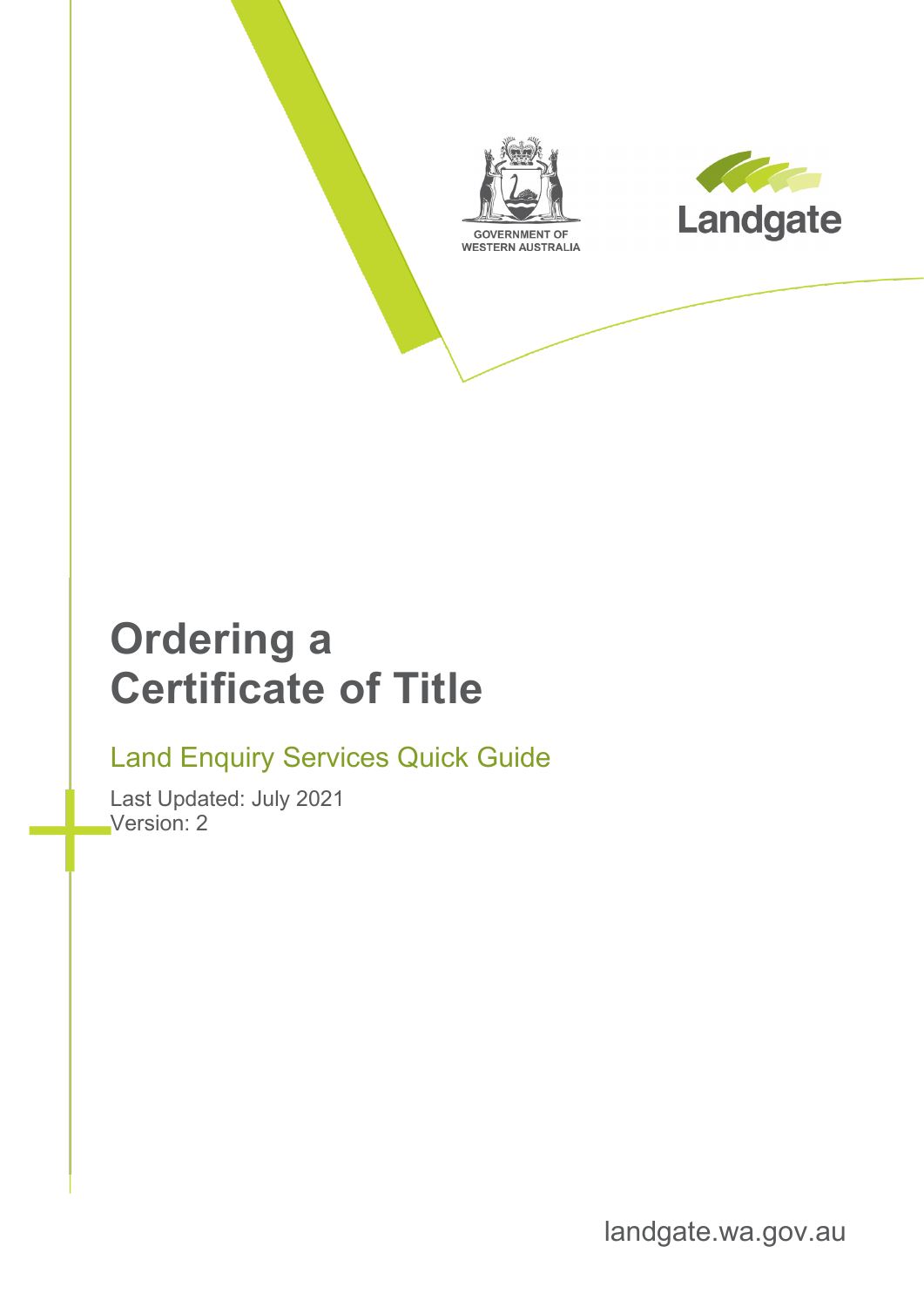# **Ordering a Certificate of Title**

A copy of a Certificate of Title can be ordered through Land Enquiry Services located on the Landgate corporate website. Add the Certificate of Title to the cart, pay with your credit card or Billing Account, and receive a PDF copy via email within 30 minutes of successful submission.

If you have a Billing Account, you will need to log in to have access to the Industry products, and charge your account.

#### **Searching in Land Enquiry Services**

Open Land Enquiry Services and select 'Title Information'.

| Landgate<br>GOVERNMENT OF<br>WESTERN AUSTRALIA                                                                                                                              | <b>Helpful Resources</b><br><b>Contact Us</b><br><b>FAQs</b><br>About<br><b>Land Enquiry Services</b>                                            | $\frac{1}{2}$ Cart is empty<br>Mary Smith                                                                           |
|-----------------------------------------------------------------------------------------------------------------------------------------------------------------------------|--------------------------------------------------------------------------------------------------------------------------------------------------|---------------------------------------------------------------------------------------------------------------------|
| ₳<br><b>Land Information</b>                                                                                                                                                | <b>Dealing Status</b><br><b>Other Services</b><br>Products                                                                                       |                                                                                                                     |
| <b>Land Information</b><br><b>Dealing Status</b><br><b>Title Information</b><br>₩<br>Find owner, title details and associated documents<br>online with quick email delivery | <b>Other Services</b><br>Products<br>Plan Information<br>Find Plan details and associated documents online<br>with quick email delivery          | $\sqrt{2}$ Reserve Information<br>Find reserve details and associated documents<br>online with quick email delivery |
| 目 Power of Attorney<br><b>Information</b><br>Find Power of Attorney details and associated<br>documents online with quick email delivery                                    | <b>Ownership History</b><br>圓<br>Find historic title and cancelled title details and<br>associated documents online with quick email<br>delivery |                                                                                                                     |
|                                                                                                                                                                             |                                                                                                                                                  |                                                                                                                     |
|                                                                                                                                                                             |                                                                                                                                                  |                                                                                                                     |
| wa.gov.au                                                                                                                                                                   | Home   Privacy   Copyright   Disclaimer   Contact Us   Feedback<br>Western Australian Land Information Authority                                 | Do you need help?<br>Talk to a real person now!<br>F V F<br>Χ<br>٠.,<br><b>Chat now</b>                             |

Select the desired enquiry option to search the criteria you have available and then select 'search'.

| <b>Title Information</b>                 |                   |                                     |                             |                        |               |
|------------------------------------------|-------------------|-------------------------------------|-----------------------------|------------------------|---------------|
| <b>Enquiry Options</b><br><b>Address</b> | <b>Name</b>       | <b>Lot on Plan</b>                  | <b>Certificate of Title</b> | <b>Crown Allotment</b> |               |
| <b>Type Ahead</b>                        | <b>Structured</b> |                                     |                             |                        |               |
| Enter a property address *               |                   | e.g. 1 MIDLAND Square, MIDLAND 6056 |                             |                        |               |
| Advanced Search Options                  |                   |                                     |                             |                        | <b>Search</b> |

#### **Continue to the Title Details Screen**

Once the results appear on the screen, you will need to select the property you wish to see more details on. You can click on the result line, including the arrow button.

#### landgate.wa.gov.au entry and the page 1 of 4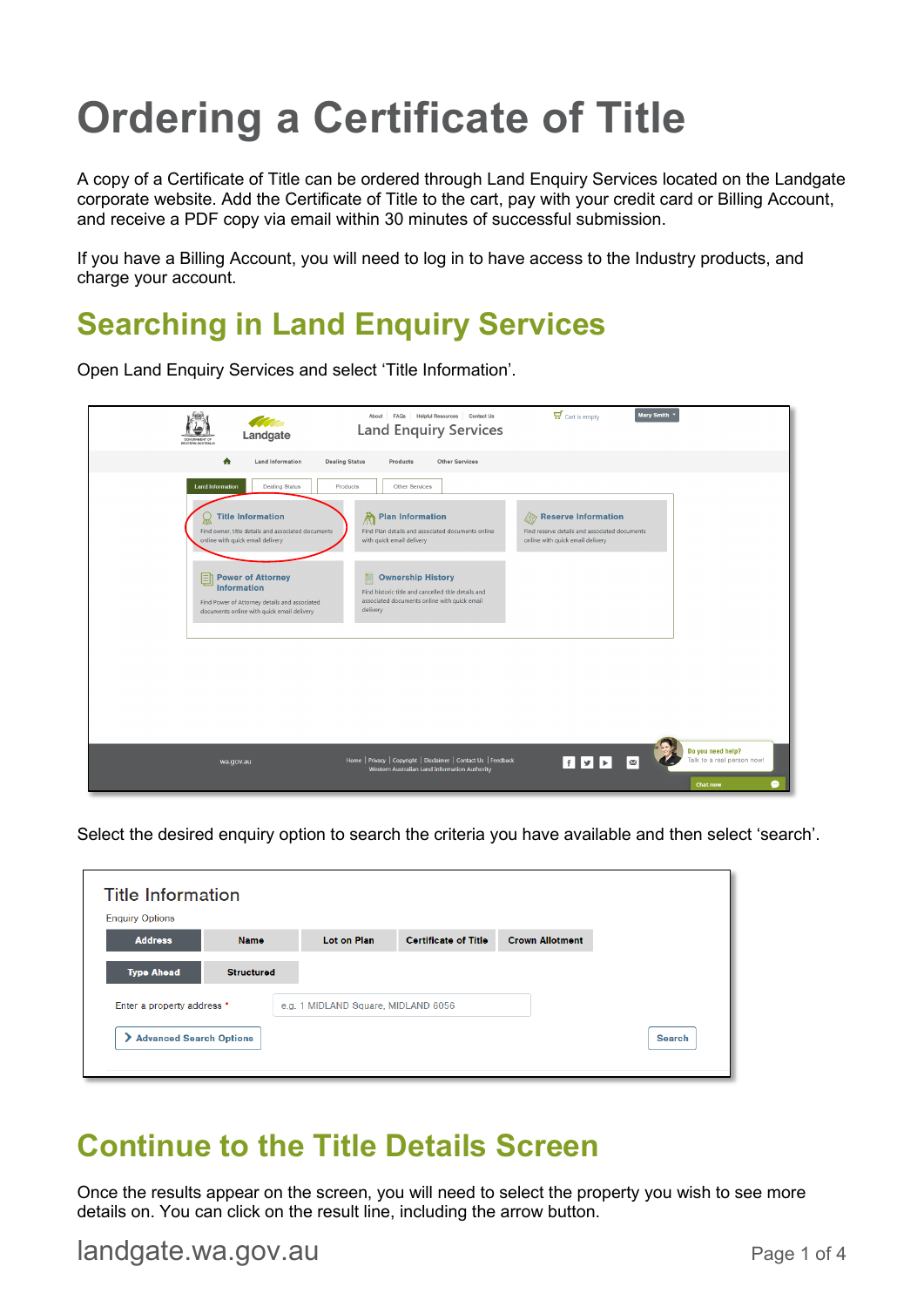| <b>Title Information</b>      |                             |                                |                            |                                |
|-------------------------------|-----------------------------|--------------------------------|----------------------------|--------------------------------|
| <b>Enquiry Options</b>        |                             |                                |                            |                                |
| <b>Address</b>                | <b>Lot on Plan</b>          | <b>Certificate of Title</b>    | <b>Crown Allotment</b>     |                                |
| <b>Type Ahead</b>             | <b>Structured</b>           |                                |                            |                                |
| Enter a property<br>address * |                             | 1 MIDLAND Square, MIDLAND 6056 |                            |                                |
| > Advanced Search Options     |                             |                                |                            | Search                         |
| <b>Select Result</b>          | <b>Certificate of Title</b> |                                | <b>Parcel Identifier</b>   | <b>Address</b>                 |
|                               | LR3096/809                  |                                | Lot 11681 On Diagram 80203 | 1 Midland Square, MIDLAND 6056 |
|                               |                             |                                |                            |                                |

Once on the Title Details screen, you will see some information on the left-hand side and a Map Viewer Plus image on the right. Use these details to help confirm you have the correct property.



Scroll down the page to see the product tiles available and select the Certificate of Title product by clicking add to cart.

| <b>Certificate of Title</b> | <b>Diagram</b>           | <b>Property Interest</b> |  |
|-----------------------------|--------------------------|--------------------------|--|
| LR3096/809                  | 80203                    | <b>Report for</b>        |  |
| <b>View more details</b>    | <b>View more details</b> | LR3096/809               |  |
|                             |                          | View more details        |  |
|                             |                          |                          |  |
|                             |                          |                          |  |
|                             |                          |                          |  |
|                             |                          |                          |  |

landgate.wa.gov.au entry and the page 2 of 4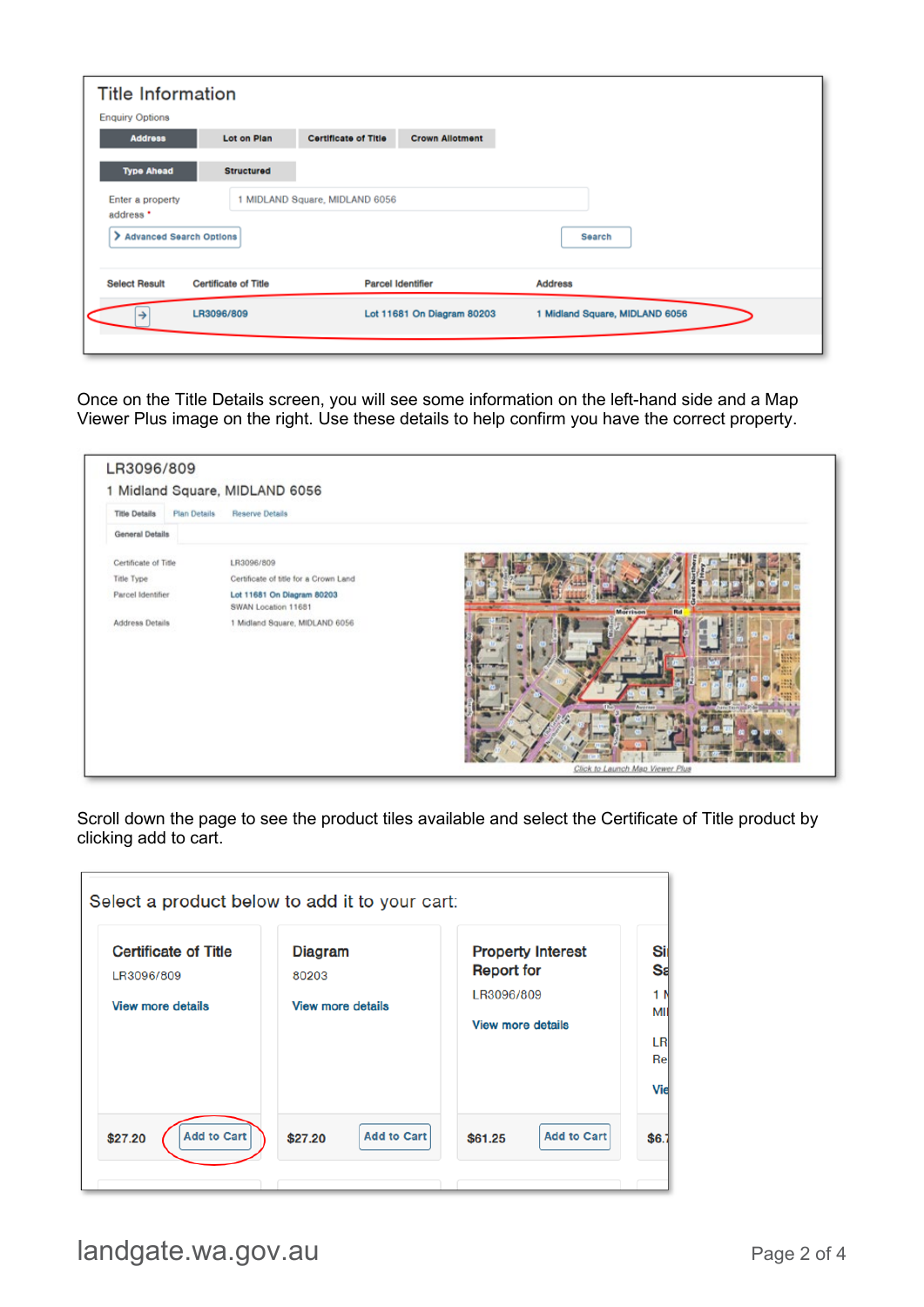Need to order more than one title for one property? Conduct a fresh search by entering new criteria to locate and add more products to your order.

|                | AutoSave (O) 日 り () · ↓                                                                                                                                                                                                                                                                                                                                                                                                                                                                                                                                                                                                                                                                                                                                                                                                                                       |                                          |                                           |                           |  |  |  |
|----------------|---------------------------------------------------------------------------------------------------------------------------------------------------------------------------------------------------------------------------------------------------------------------------------------------------------------------------------------------------------------------------------------------------------------------------------------------------------------------------------------------------------------------------------------------------------------------------------------------------------------------------------------------------------------------------------------------------------------------------------------------------------------------------------------------------------------------------------------------------------------|------------------------------------------|-------------------------------------------|---------------------------|--|--|--|
| File<br>Pacte  | Review View<br>Developer<br>Page Layout<br>Formulas<br>Data<br>Help<br><b>HPE Content Manager</b><br>Home<br>Insert<br>Calibri $\mathbf{v}$ $\begin{vmatrix} 11 & \mathbf{v} & \mathbf{A}^{\mathbf{v}} & \mathbf{A}^{\mathbf{v}} \end{vmatrix}$ $\equiv \mathbf{v}$ $\Rightarrow$ $\mathbf{v}$ $\Rightarrow$ $\mathbf{v}$ $\Rightarrow$ $\mathbf{v}$ $\Rightarrow$ $\mathbf{v}$ $\Rightarrow$ $\mathbf{v}$ $\Rightarrow$ $\mathbf{v}$ $\Rightarrow$ $\mathbf{v}$ $\Rightarrow$ $\mathbf{v}$ $\Rightarrow$ $\mathbf{v}$ $\Rightarrow$ $\mathbf{v}$<br>$X$ Cut<br>π.,<br>Th Copy -<br>Conditio<br>B I U - ⊞ -   소 - A -   플 플 플   클 프   圓 Merge & Center -   \$ - % 9   영 용<br>Format Painter<br>Formattin<br>$\overline{r_{\mathbf{z}}}$<br>Clipboard<br>Font<br>Alignment<br>$\overline{c_8}$<br>$\sim$ 6.000 $\sim$ 6.000 $\sim$<br>Number<br>$\mathbb{F}_2$ |                                          |                                           |                           |  |  |  |
| A1             | $-1$<br>$\times$ $\checkmark$ fx<br>12 <sup>2</sup><br><b>Order Multiple Products</b>                                                                                                                                                                                                                                                                                                                                                                                                                                                                                                                                                                                                                                                                                                                                                                         |                                          |                                           |                           |  |  |  |
|                | А                                                                                                                                                                                                                                                                                                                                                                                                                                                                                                                                                                                                                                                                                                                                                                                                                                                             | $\bullet$<br><b>Certificate of Title</b> | <b>Enter Certificate of Title Numbers</b> | Sketch Customer Reference |  |  |  |
| 1              | 1234/567,                                                                                                                                                                                                                                                                                                                                                                                                                                                                                                                                                                                                                                                                                                                                                                                                                                                     | Plan or Strata Plan                      | 1234/567                                  |                           |  |  |  |
| $\overline{2}$ | 2789/691,                                                                                                                                                                                                                                                                                                                                                                                                                                                                                                                                                                                                                                                                                                                                                                                                                                                     | <b>Property Interest</b><br>Report       |                                           |                           |  |  |  |
| 3              | 2798/692,                                                                                                                                                                                                                                                                                                                                                                                                                                                                                                                                                                                                                                                                                                                                                                                                                                                     | <b>Check Search</b>                      | 2789/691                                  |                           |  |  |  |
| 4              | 1458/780,                                                                                                                                                                                                                                                                                                                                                                                                                                                                                                                                                                                                                                                                                                                                                                                                                                                     | Document                                 | 2798/692                                  |                           |  |  |  |
| 5              | 1282/940,                                                                                                                                                                                                                                                                                                                                                                                                                                                                                                                                                                                                                                                                                                                                                                                                                                                     | Power of Attorney<br><b>Document</b>     |                                           |                           |  |  |  |
| 6              | 1450/500,                                                                                                                                                                                                                                                                                                                                                                                                                                                                                                                                                                                                                                                                                                                                                                                                                                                     | <b>Year Document</b>                     | 1458/780                                  |                           |  |  |  |
|                |                                                                                                                                                                                                                                                                                                                                                                                                                                                                                                                                                                                                                                                                                                                                                                                                                                                               | <b>Field Record</b>                      | 1282/940                                  |                           |  |  |  |
|                |                                                                                                                                                                                                                                                                                                                                                                                                                                                                                                                                                                                                                                                                                                                                                                                                                                                               | <b>Memorial Book</b>                     | (Subject to Dealing)                      |                           |  |  |  |
|                |                                                                                                                                                                                                                                                                                                                                                                                                                                                                                                                                                                                                                                                                                                                                                                                                                                                               | <b>Title Watch</b>                       | 1450/500                                  |                           |  |  |  |

**Q** DID YOU KNOW?

If you have a list of Certificate of Titles separated by commas, you can copy and paste them into the Order Multiple Products screens.

Land Enquiry Services automatically separates each product into a new line saving you time and increasing accuracy.

### **Completing Your Order**

Click on the cart icon located at the top of the page to view the items you have added to your order.

| <b>Product Details</b>                                            | Ä,<br><b>Review Cart</b> | ь<br><b>Your Details</b> | 囪<br>ь<br>Confirm Order | l,<br>Receipt     | Help        |   |
|-------------------------------------------------------------------|--------------------------|--------------------------|-------------------------|-------------------|-------------|---|
| <b>Review Your Shopping Cart</b><br><b>Product Name</b>           |                          | Reference                | <b>Delivery</b>         | <b>Unit Price</b> | Price       |   |
| Certificate of Title LR3096/809<br>1 Midland Square, MIDLAND 6056 |                          |                          | Email                   | \$27.20           | \$27.20     | € |
|                                                                   |                          |                          |                         | Total *           | \$27.20     |   |
|                                                                   |                          |                          |                         |                   | <b>Next</b> |   |

Select Next, enter your payment details and ensure they are correct before proceeding to the confirmation screen.

Read the confirmation screen carefully to ensure your cart contains all the correct items, then confirm and submit your order.

Once Landgate has successfully received payment, you will be provided with the request number and confirmation of the email address the product will be sent to.